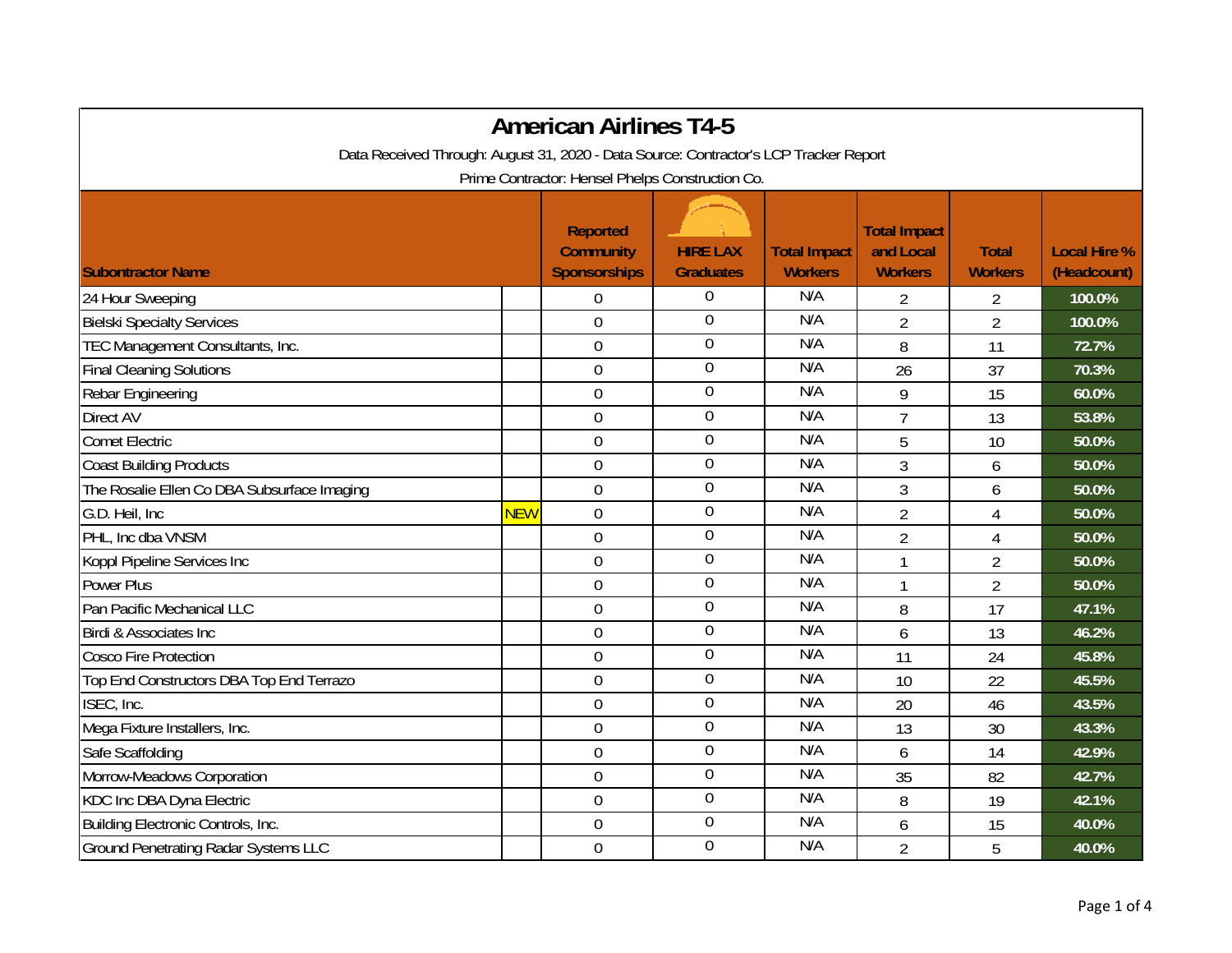| <b>American Airlines T4-5</b>                                                                                                             |            |                                                            |                                     |                                       |                                                    |                                |                                    |  |
|-------------------------------------------------------------------------------------------------------------------------------------------|------------|------------------------------------------------------------|-------------------------------------|---------------------------------------|----------------------------------------------------|--------------------------------|------------------------------------|--|
| Data Received Through: August 31, 2020 - Data Source: Contractor's LCP Tracker Report<br>Prime Contractor: Hensel Phelps Construction Co. |            |                                                            |                                     |                                       |                                                    |                                |                                    |  |
| <b>Subontractor Name</b>                                                                                                                  |            | <b>Reported</b><br><b>Community</b><br><b>Sponsorships</b> | <b>HIRE LAX</b><br><b>Graduates</b> | <b>Total Impact</b><br><b>Workers</b> | <b>Total Impact</b><br>and Local<br><b>Workers</b> | <b>Total</b><br><b>Workers</b> | <b>Local Hire %</b><br>(Headcount) |  |
| Southern California Grading, Inc.                                                                                                         |            | $\boldsymbol{0}$                                           | $\boldsymbol{0}$                    | N/A                                   | $\overline{7}$                                     | 18                             | 38.9%                              |  |
| Infinity Drywall Contracting Inc                                                                                                          |            | $\mathbf{1}$                                               | $\mathbf{1}$                        | N/A                                   | 32                                                 | 83                             | 38.6%                              |  |
| CSI Electrical Contractors, Inc.                                                                                                          |            | $\mathbf 0$                                                | $\overline{0}$                      | N/A                                   | 6                                                  | 16                             | 37.5%                              |  |
| Masonry Concepts, Inc.                                                                                                                    |            | $\boldsymbol{0}$                                           | $\boldsymbol{0}$                    | N/A                                   | $\overline{4}$                                     | 11                             | 36.4%                              |  |
| Cupertino Electric, Inc.                                                                                                                  |            | $\mathbf 0$                                                | $\boldsymbol{0}$                    | N/A                                   | 23                                                 | 66                             | 34.8%                              |  |
| Condon Jonson & Associates                                                                                                                |            | $\boldsymbol{0}$                                           | $\mathbf 0$                         | N/A                                   | 18                                                 | 53                             | 34.0%                              |  |
| <b>Hensel Phelps Construction-AA</b>                                                                                                      |            | $\boldsymbol{0}$                                           | $\overline{0}$                      | N/A                                   | 24                                                 | 72                             | 33.3%                              |  |
| Matrix Environmental                                                                                                                      |            | $\mathbf 0$                                                | $\mathbf 0$                         | N/A                                   | 24                                                 | 72                             | 33.3%                              |  |
| Johnson & Turner Painting Co, Inc.                                                                                                        |            | $\overline{0}$                                             | $\overline{0}$                      | N/A                                   | 5                                                  | 15                             | 33.3%                              |  |
| <b>Concrete Coring Company</b>                                                                                                            |            | $\mathbf 0$                                                | $\boldsymbol{0}$                    | N/A                                   | 4                                                  | 12                             | 33.3%                              |  |
| <b>Badger Daylighting Corp</b>                                                                                                            |            | $\overline{0}$                                             | $\boldsymbol{0}$                    | N/A                                   | 3                                                  | 9                              | 33.3%                              |  |
| Paulhus Milwork Installation                                                                                                              |            | $\overline{0}$                                             | $\boldsymbol{0}$                    | N/A                                   | $\overline{2}$                                     | 6                              | 33.3%                              |  |
| Assa Abloy Entrance Systems US Inc                                                                                                        |            | $\mathbf 0$                                                | $\boldsymbol{0}$                    | N/A                                   | 1                                                  | 3                              | 33.3%                              |  |
| Performance Contracting, Inc.                                                                                                             |            | $\mathbf 0$                                                | $\boldsymbol{0}$                    | N/A                                   | 55                                                 | 166                            | 33.1%                              |  |
| Washington Iron Works                                                                                                                     |            | $\boldsymbol{0}$                                           | $\boldsymbol{0}$                    | N/A                                   | 14                                                 | 43                             | 32.6%                              |  |
| <b>Environmental Construction Group (ECG)</b>                                                                                             |            | $\overline{0}$                                             | $\boldsymbol{0}$                    | N/A                                   | 22                                                 | 72                             | 30.6%                              |  |
| <b>Best Contracting Services</b>                                                                                                          |            | $\mathbf 0$                                                | $\mathbf 0$                         | N/A                                   | 8                                                  | 27                             | 29.6%                              |  |
| Murray Company                                                                                                                            |            | $\mathbf 0$                                                | $\mathbf 0$                         | N/A                                   | 19                                                 | 66                             | 28.8%                              |  |
| Psomas                                                                                                                                    |            | $\boldsymbol{0}$                                           | $\mathbf 0$                         | N/A                                   | $\overline{2}$                                     | $\overline{7}$                 | 28.6%                              |  |
| Premier Tile & Marble                                                                                                                     |            | $\mathbf 0$                                                | $\overline{0}$                      | N/A                                   | 11                                                 | 39                             | 28.2%                              |  |
| <b>SASCO</b>                                                                                                                              |            | $\boldsymbol{0}$                                           | $\boldsymbol{0}$                    | N/A                                   | 10                                                 | 36                             | 27.8%                              |  |
| Signature Flooring, Inc.                                                                                                                  |            | $\boldsymbol{0}$                                           | $\overline{0}$                      | N/A                                   | 8                                                  | 31                             | 25.8%                              |  |
| Martinez Steel Corp                                                                                                                       | <b>NEW</b> | $\mathbf 0$                                                | $\boldsymbol{0}$                    | N/A                                   | 4                                                  | 16                             | 25.0%                              |  |
| <b>Direct AV</b>                                                                                                                          |            | $\mathbf 0$                                                | $\overline{0}$                      | N/A                                   | $\overline{2}$                                     | 8                              | 25.0%                              |  |
| Siemens Industry, Inc.                                                                                                                    |            | $\mathbf 0$                                                | $\overline{0}$                      | N/A                                   |                                                    | 4                              | 25.0%                              |  |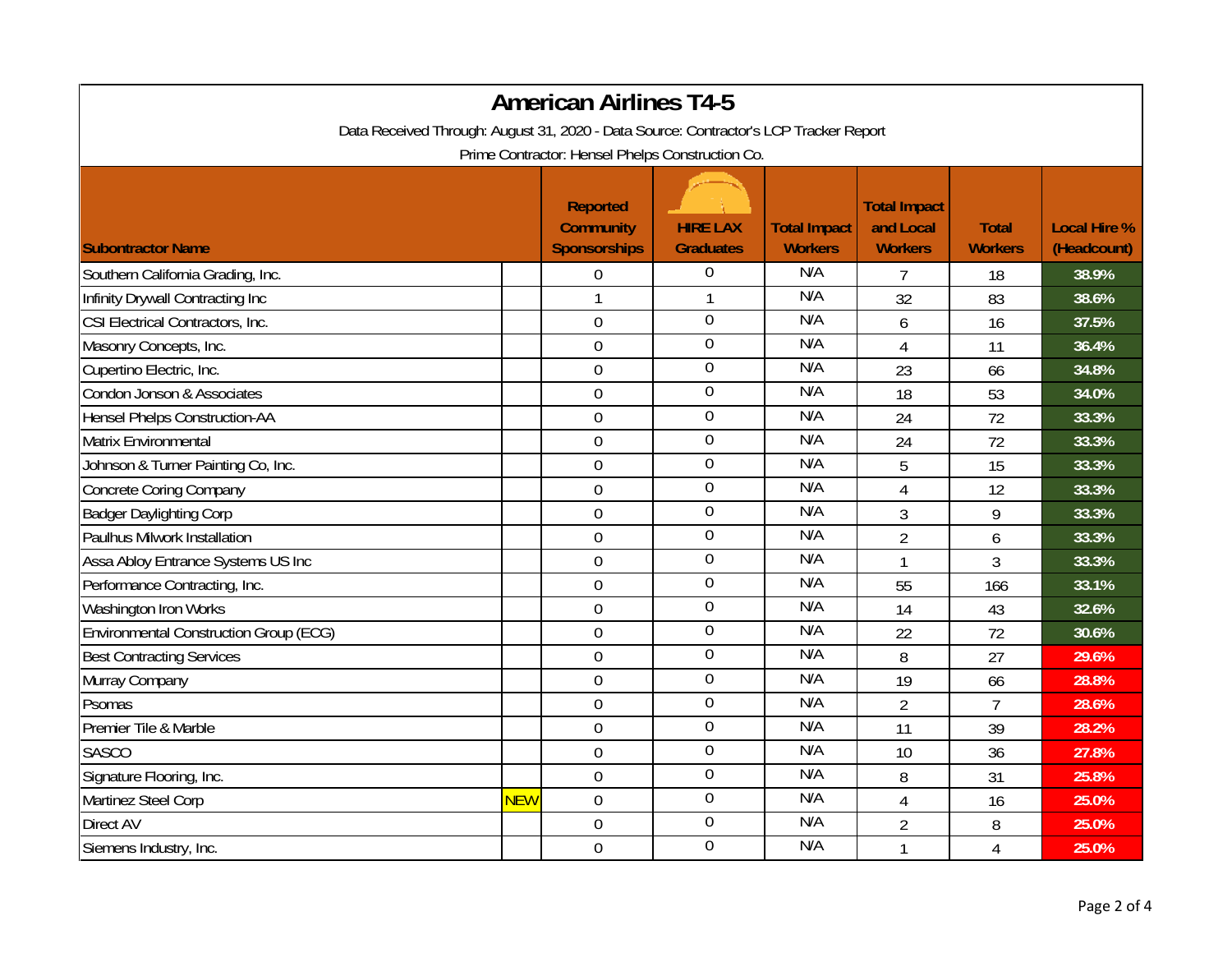| <b>American Airlines T4-5</b><br>Data Received Through: August 31, 2020 - Data Source: Contractor's LCP Tracker Report<br>Prime Contractor: Hensel Phelps Construction Co. |                  |                  |     |                |                |       |  |
|----------------------------------------------------------------------------------------------------------------------------------------------------------------------------|------------------|------------------|-----|----------------|----------------|-------|--|
|                                                                                                                                                                            |                  |                  |     |                |                |       |  |
| <b>Sterndahl Enterprises</b>                                                                                                                                               | $\boldsymbol{0}$ | 0                | N/A | 6              | 27             | 22.2% |  |
| Corradini Corp                                                                                                                                                             | $\overline{0}$   | $\overline{0}$   | N/A | 4              | 18             | 22.2% |  |
| Otis Elevator                                                                                                                                                              | $\mathbf 0$      | $\mathbf 0$      | N/A | 6              | 28             | 21.4% |  |
| <b>Brymax Construction Services</b>                                                                                                                                        | $\mathbf 0$      | $\overline{0}$   | N/A | 1              | 5              | 20.0% |  |
| Ethos Energy Field Services LLC                                                                                                                                            | $\overline{2}$   | $\overline{2}$   | N/A | 10             | 51             | 19.6% |  |
| Xcel Mechanical System, Inc.                                                                                                                                               | $\overline{0}$   | $\mathbf 0$      | N/A | 3              | 16             | 18.8% |  |
| Gonsalves & Santucci Inc DBA Conco Pumping                                                                                                                                 | $\mathbf 0$      | $\overline{0}$   | N/A | $\overline{2}$ | 11             | 18.2% |  |
| Connor Concrete Cutting and Coring                                                                                                                                         | $\mathbf 0$      | $\boldsymbol{0}$ | N/A | 3              | 18             | 16.7% |  |
| Harwood Construction, Inc.                                                                                                                                                 | $\overline{0}$   | $\overline{0}$   | N/A | 1              | 6              | 16.7% |  |
| Traffic Management Inc.                                                                                                                                                    | $\mathbf 0$      | $\boldsymbol{0}$ | N/A | 1              | 6              | 16.7% |  |
| Critchfield Mechanical Inc of Southern CA                                                                                                                                  | $\overline{0}$   | $\mathbf 0$      | N/A | 8              | 63             | 12.7% |  |
| Commercial Scaffolding of CA Inc.                                                                                                                                          | $\overline{0}$   | $\boldsymbol{0}$ | N/A | $\mathbf{1}$   | 8              | 12.5% |  |
| Hill Crane Service, Inc.                                                                                                                                                   | $\mathbf 0$      | $\mathbf 0$      | N/A | 1              | 17             | 5.9%  |  |
| Mr. Crane, Inc.                                                                                                                                                            | $\mathbf 0$      | $\boldsymbol{0}$ | N/A | $\mathbf{1}$   | 25             | 4.0%  |  |
| Vertical Access, Inc. (ECG)                                                                                                                                                | $\mathbf 0$      | $\boldsymbol{0}$ | N/A | $\overline{0}$ | 10             | 0.0%  |  |
| Architectural Design & Signs, Inc.                                                                                                                                         | $\overline{0}$   | $\mathbf 0$      | N/A | $\overline{0}$ | 6              | 0.0%  |  |
| <b>DSM Construction Inc.</b>                                                                                                                                               | $\mathbf 0$      | $\mathbf 0$      | N/A | $\overline{0}$ | 6              | 0.0%  |  |
| <b>Miller Paneling Specialties</b>                                                                                                                                         | $\mathbf 0$      | $\mathbf 0$      | N/A | $\overline{0}$ | 6              | 0.0%  |  |
| Matt Chlor Inc                                                                                                                                                             | $\overline{0}$   | $\mathbf 0$      | N/A | $\overline{0}$ | 5              | 0.0%  |  |
| JLM Installations Inc.                                                                                                                                                     | 0                | $\overline{0}$   | N/A | $\overline{0}$ | 4              | 0.0%  |  |
| Skycon, Inc.                                                                                                                                                               | $\overline{0}$   | $\mathbf 0$      | N/A | $\overline{0}$ | 4              | 0.0%  |  |
| Air Balance Co, Inc.                                                                                                                                                       | $\mathbf 0$      | $\overline{0}$   | N/A | $\overline{0}$ | 3              | 0.0%  |  |
| Karcher Interior Systems, Inc                                                                                                                                              | $\mathbf 0$      | $\boldsymbol{0}$ | N/A | $\overline{0}$ | $\overline{3}$ | 0.0%  |  |
| Angelus Waterproofing & Restoration, Inc.                                                                                                                                  | $\overline{0}$   | $\overline{0}$   | N/A | $\overline{0}$ | $\overline{2}$ | 0.0%  |  |
| C Below                                                                                                                                                                    | $\overline{0}$   | $\overline{0}$   | N/A | $\overline{0}$ | $\overline{2}$ | 0.0%  |  |